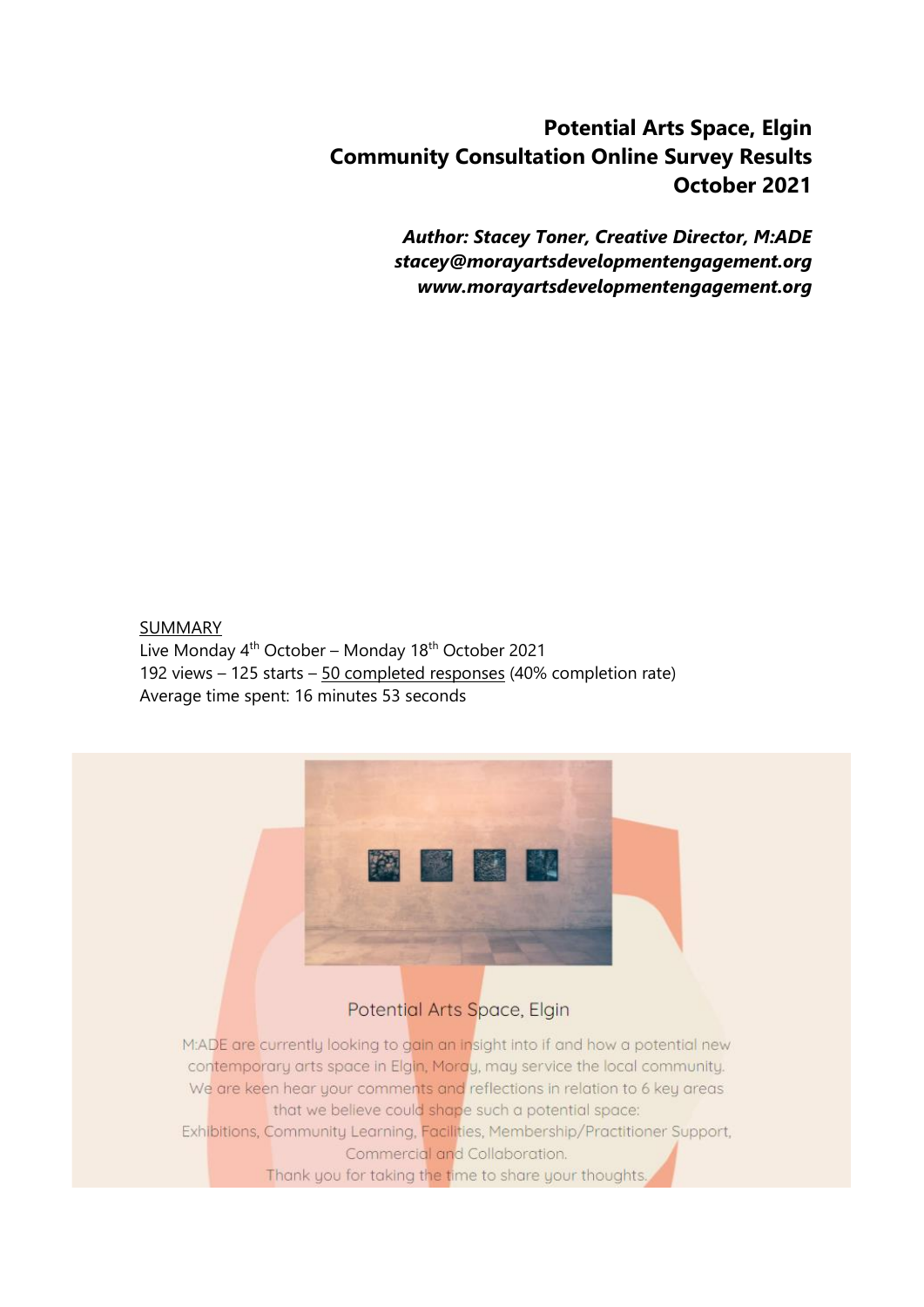## **1. What type of exhibitions/related events would you like to access more locally and why?**

All responses are below but in summary the following came out as priority areas (determined by frequency of mention): Contemporary art (fine, craft and design), multi-media variety, emphasis on local showcasing, quality work.

A theatre and performance space featured a number of times, but this provision is better placed within the refurbishment of Elgin Town Hall.

- o Workshops/classes, networking, visual arts exhibitions controversial ones!
- o Art exhibitions of local artists so we could support their businesses
- o A great contemporary performance/theatre space, workshop/making space, and community hub
- o Modern art / abstract / sculpture Exhibitions and events promoting the local area
- o Showcasing contemporary art, craft, and design from both Moray and much further afield. With a good balance between design-based practice and art-based practice.
- o Contemporary Art other than 'traditional' pieces
- o Art with substance, growing talent, real creativity. A quality Exhibition space with regular exhibitions showcasing local work beyond landscapes, boats and planes. Locally there isn't a good quality exhibition space
- o Work by local artists because there is not much of a platform in the NE that I am aware of
- $\circ$  local and international art events printmaking, film, sculpture, fine art, ceramics, interactive media
- o Theatre because in general we have to travel to Inverness or Aberdeen
- o I would love to see more workshops and open days at studios etc
- o Art developed in collaboration with science to inspire young people that both are equally important
- $\circ$  Art exhibitions, especially of national interest rather than local, as there is so little of cultural interest in this area
- o Art exhibitions, Dance, theatre events
- o Painting galleries, indoors due to the bad weather
- o High quality fine art and contemporary exhibitions which can extend a local audience. The non-artist local population may be intimidated by more conceptual approaches and need gentle and clever approaches to engagement, education and getting onside in order to increase development and support network for practitioners and grads.
- o Quality contemporary art by local and other artists
- o Any work by local people
- o Broad spectrum local, regional & national exhibitions
- o Art gallery combined with local history museum because Moray has such a rich culture of both, and we can't justify one of each; we have a small museum but something bigger and incorporating our natural history would be so interesting
- o High quality, professionally curated exhibitions that provide the local population with an opportunity to engage with work that goes beyond the local, that clearly sits within the realms of fine art practice, both historical and contemporary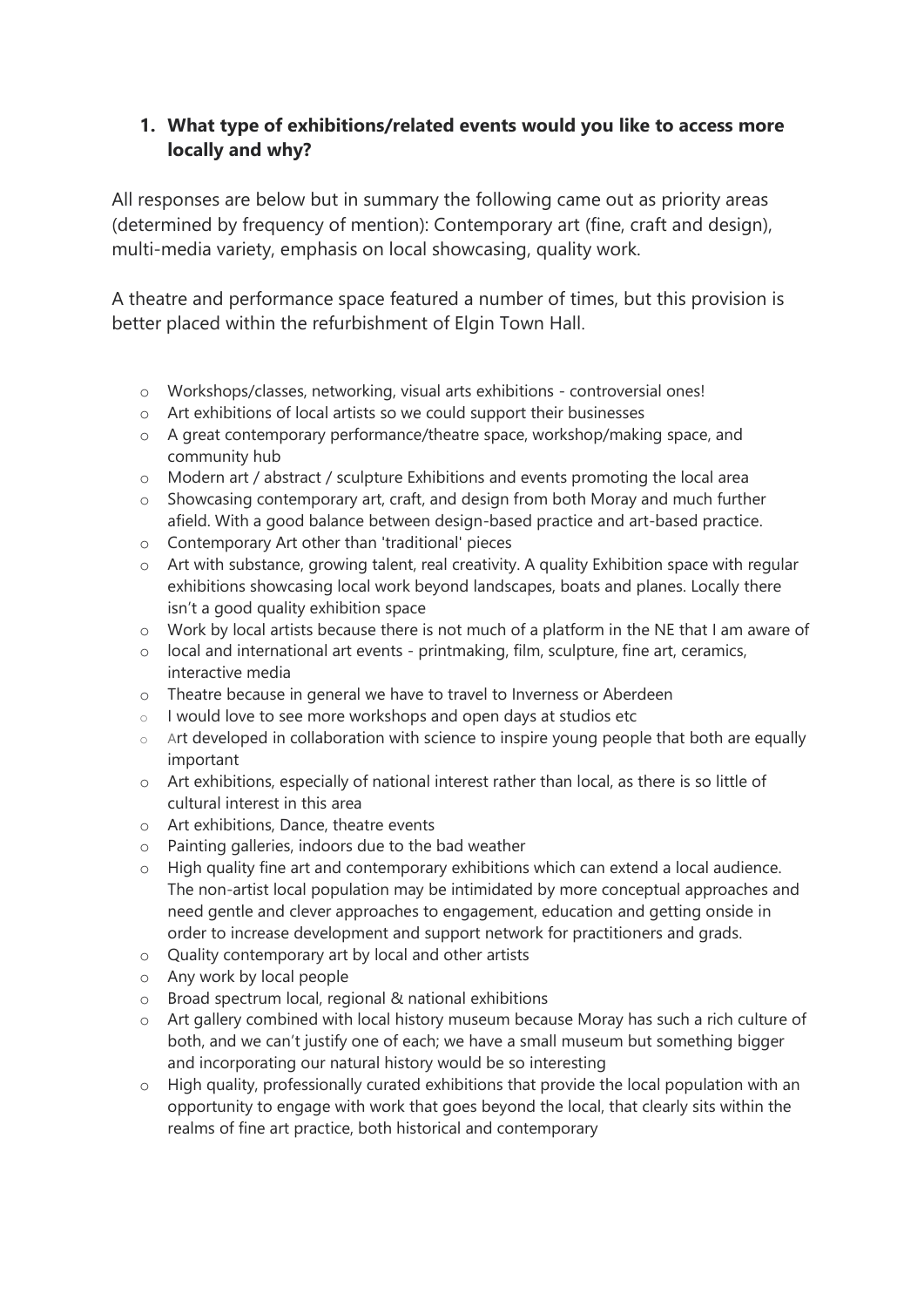- $\circ$  Regular exhibitions of art and crafts by the many practitioners in the county of Moray. Since the demise of the Moray Art Group joint exhibitions of local work are few and far between
- o Exhibitions and events which showcase local talent
- o A broader variety of styles and media
- $\circ$  All sorts of exhibitions would be good for Elgin! I don't have a car right now so i can't go to the central belt to look at art. we need more art of all descriptions in the north anyway
- o Any exhibitions at all would be great, but perhaps an exhibition space with a big variety of shows and some cross generational appeal. Pop Pop in Forres is great, but from responses I've heard, only the younger generation "get it"??? I enjoyed when Moray Art Centre used to have national touring exhibitions and high "quality" work, as well as local artists in other shows - inclusive i guess...
- o Workshops, dance, art, literary. I think the arts help make life more than just a slog. It's important we make them available to everyone
- o Art and crafts
- o Contemporary, Conceptual; Photographic, multimedia and In International as well as local and Scottish art. Moray seems to have only the Elgin Library driven by clubs and societies and occasionally good quality art. There are no proper places to view High Quality Contemporary Art In Moray. The Moray Arts centre is Findhorn centric and fails to attract interest from the wider public. It is also limited. Moray needs to have a centre as Elgin is home of an art school and a movement bubbling under the surface to drive change in the arts scene in Moray
- $\circ$  Open art exhibitions, graduate shows as well as individual established artists. I'd like to see more painting
- o More contemporary art such as you see in Glasgow and Edinburgh
- o Contemporary Art. Lacking in Moray just now
- o Arts and crafts
- $\circ$  Local and visiting artists who work in a variety of medium. Artists' lectures and demos perhaps. Workshops for beginners
- o I would love to see all different types of art and craft exhibitions and events where we could learn and create our own work
- o Photography/ unseen artists
- o Art films, exhibitions, workshops, music, drama, dance anything so that local people can enjoy the arts without having to travel to Aberdeen or Glasgow or Edinburgh with all the resulting costs involved. For more equality of experience
- o Established artists, open calls, emerging artists, industry talks
- o Personally, I like art, craft, design, and interdisciplinary practices that involve tacit knowledge and hands-on making. I live in Speyside, so Elgin isn't 'local' but as a central point to offer a space that's accessible then it's a good location
- o Higher end art and artists. ones with international recognition
- $\circ$  Contemporary art, artist talks, socially engaged events. Visit galleries is my favourite day out, art/chat/coffee&cake. Elgin has nothing like this and So I go out of town and spend my money elsewhere. A contemporary art space in Elgin would bring visitors to our town.
- $\circ$  Exhibitions of work by artists of local, national, and international standing all equally important. A venue that can take touring exhibitions as well as mounting original exhibitions. Artists talking about their work, discussions on relevant issues, opportunities to try out new techniques, training in key skills, e.g. website design, photography, professional practice, funding applications. Artists in residence - different perspectives
- o Contemporary and less "institutional"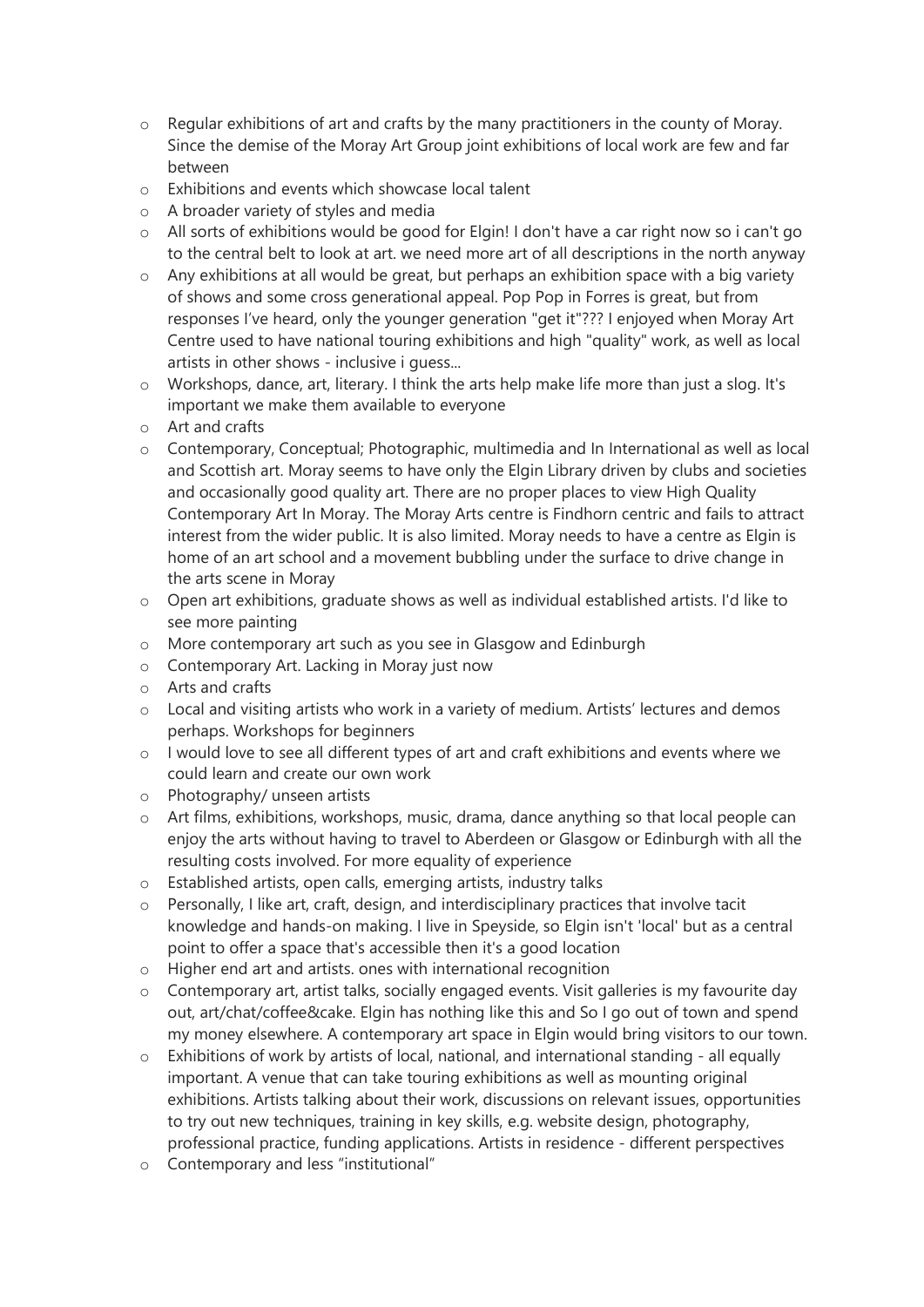- o More contemporary art exhibitions. I would love to see a space which could accommodate exhibitions of a professional standard as well as space to showcase community generated work and related projects. Artists talks, workshops and projects people could get involved with would also be great. A programme for recent graduates and emerging artists to gain experience in curating and producing exhibitions would be great too
- o Art, ceramics, textile, film, dance, music. While I enjoy going to Aberdeen, Dundee and Edinburgh for example to art galleries and museums etc, it would be nice to have something closer to home in Moray
- o High end, current and historic works of fine are of all media types
- o Contemporary art
- o Anything that is free cause I am broke
- o Student art and new graduates! Contemporary and abstract stuff



## **2. Generally, how often do you travel out with the region of Moray to utilise creative equipment or facilities?**

#### **5.5 average**

## **3. What type of equipment/facilities would you like to access more locally and why?**

All responses are below but in summary the following came out as priority areas (determined by frequency of mention): Exhibition/gallery space, printmaking facilities, digital equipment (printers, laser cutters), workshop area and studio space. Ceramic facilities, a dark room, and an art shop too, but to a lesser degree.

Again, a theatre and performance space featured a number of times but this provision is better placed within the refurbishment of Elgin Town Hall.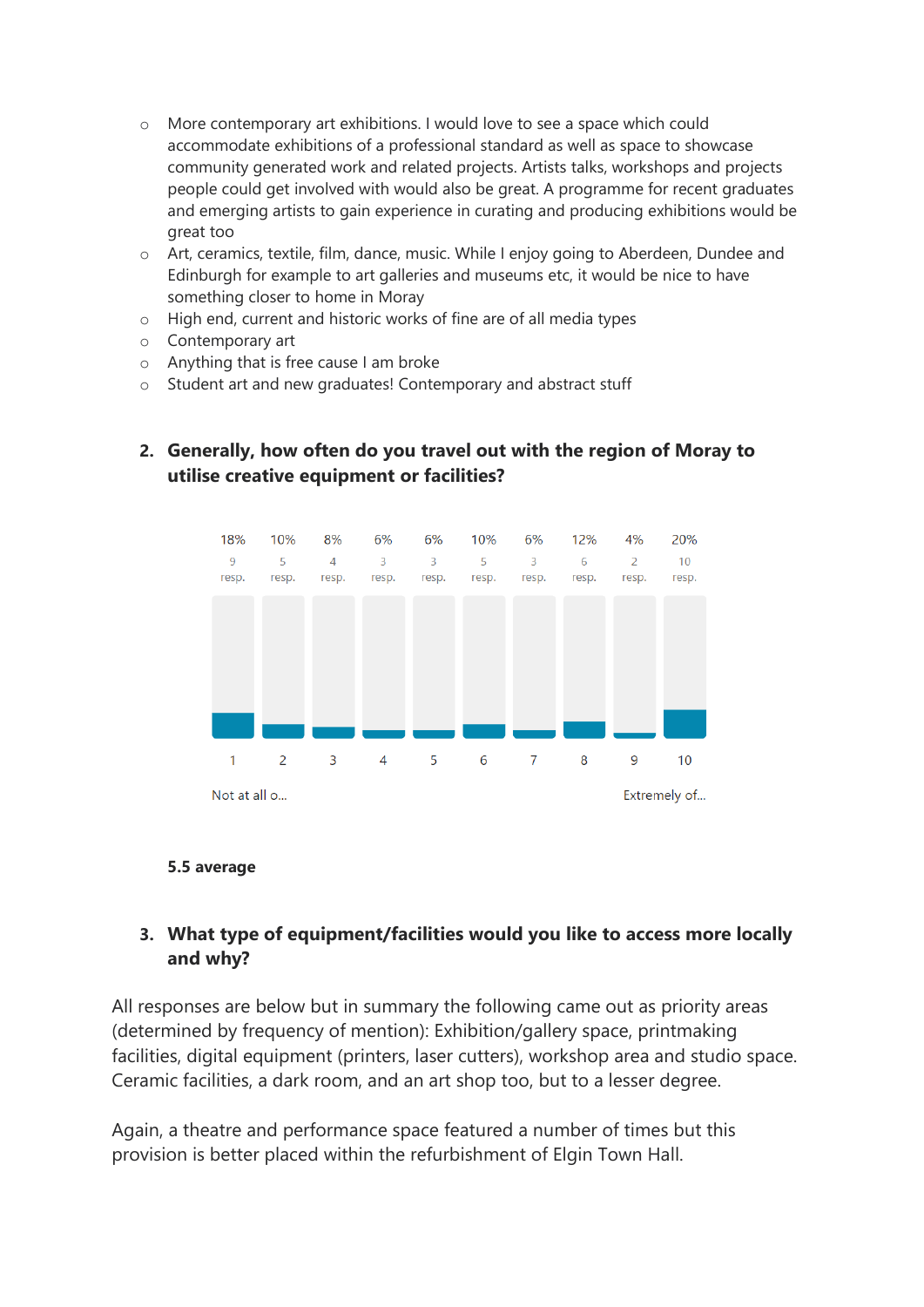- o Print making, digital printers, projectors
- o Art classes singing classes
- o Contemporary performance and theatre space along with studio facilities for creating and workshops
- $\circ$  Sculpture park art in the natural environment
- o A print studio (specifically photo silkscreen printing), large format digital printing both paper and textiles based, a laser cutter
- o Workshop spaces for making bigger pieces using clay, metal etc. Not readily available here
- o Quality exhibition space
- $\circ$  Printmaking, ceramic facility, and digital fabrication laser cutting, vinyl cutting, embroidery, etc
- o Theatre
- o Different printing facilities, such as are available in Inverness print studio
- o Ceramics, glass, laser cutting, large scale 3d printing, workshop space by the afternoon. To make creating large scale items more accessible
- o Exhibition facilities and studio spaces, as none in this area
- o Studio space
- o Gallery spaces, as I do paintings
- $\circ$  I'm in Highland but would travel to Elgin more to visit fine art shows of interest and be inclined to become more engaged in arts in Moray
- o Gallery space, studio spaces, workshops
- o Anywhere I could see local stuff
- o Resource library (easels, projectors, screens, iPads, brushes etc)
- o I have my own workshop so not looking for that (though who knows; if there was one…), rather I am someone who likes to visit galleries and natural history museums and I've travelled all over the world to visit them. When I lived in Glasgow (my younger days), it was how I spent my Sundays
- o Printmaking, workshop, digital photographic/reproduction & gallery/exhibition space
- o Exhibition space and facilities for group/ club/ education
- $\circ$  Large space with lighting and sound equipment to hold events as not many places in Elgin available are suitable for access or generally too expensive to make an event feasible
- o Exhibition space/opportunities, life drawing drop ins.
- o Printing studios would be really good, like the printmaking studio in Inverness. I love printmaking but I have to do it at home, which is pretty difficult
- o I visit Highland Print Studio in Inverness at least once a week. A Moray Printmaking Workshop would be something I would be interested in helping take forward. People I was teaching today were also keen on community facilities for ceramics
- o Workshop facilities where I can learn skills, venues to watch performances and see exhibitions. Why? To showcase the amazing talent, we have around us and to share skills and love of what we do
- o Tuition of different crafts
- o Dark room, printing facilities, studio space, photographic studio space, 3d printing and exhibition facilities. Inverness is the nearest but is limited and Edinburgh or Glasgow are highly impractical choices
- o Printmaking facilities and tuition, and more studio spaces
- o Space for small exhibitions so students and new artists can have exhibition experience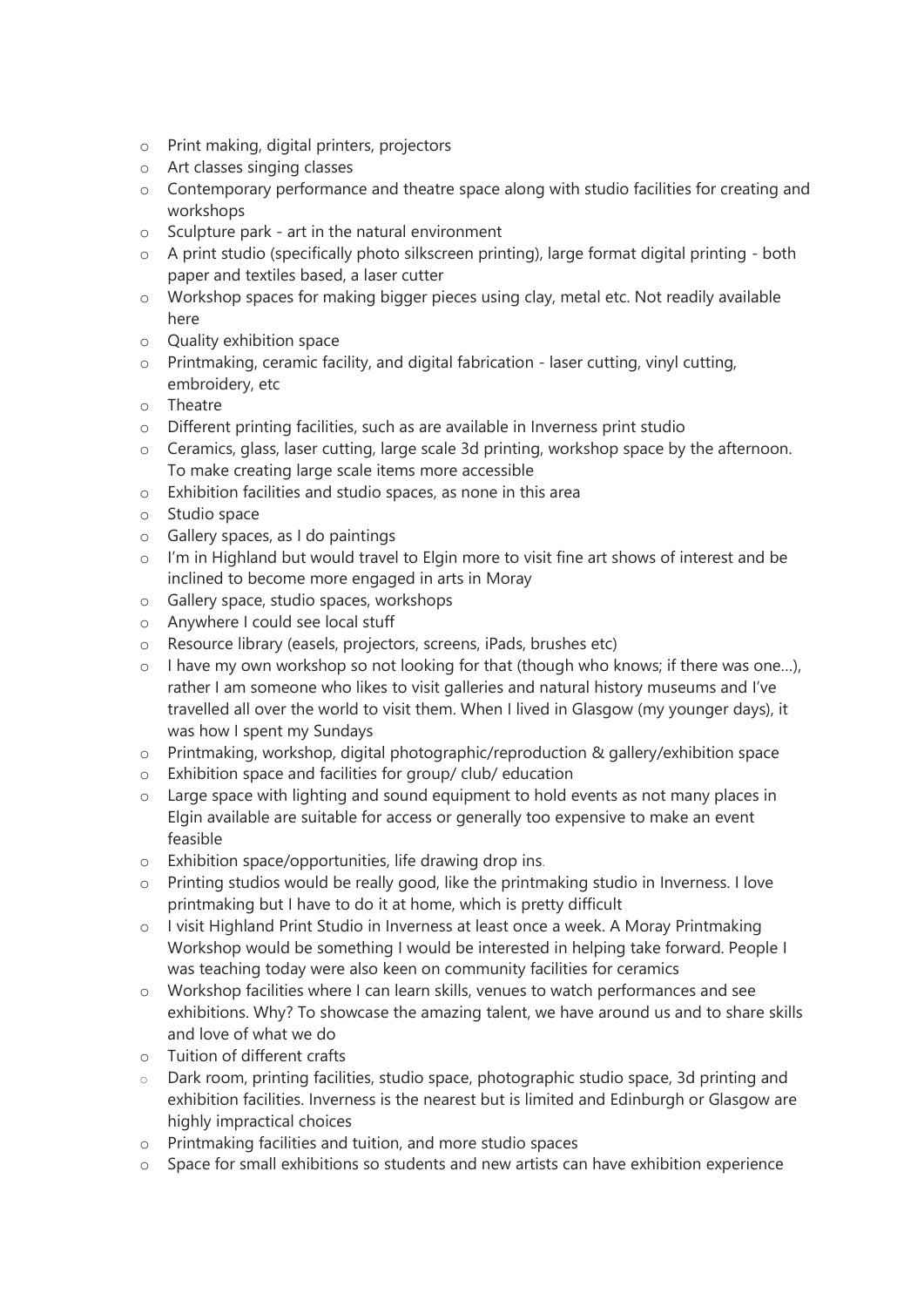- o Workshop space
- o Arts and crafts
- $\circ$  Studio space to exhibit but also the opportunity to meet and work with likeminded budding artists
- o I love lino printing and would like to learn more about this as well as jewellery making
- o Photography studio space
- o Workshops, dark rooms, printing for local artists and everyone to access. Music studio for hire. Small local theatre/cinema/dance/music venue like the Red Shoes
- o Print studio
- $\circ$  In future I may like to exhibit wall hangings and offer workshops in a range of textile related art/craft/design skills. Mostly what I miss from the gallery where I previously worked was the range of people I met, and the fact that we exhibited work from a really broad range of art, craft and design disciplines, each had it's own networks, a space where these networks could connect and cross-pollinate through shared or joint thematic exhibitions (alongside a programme that also contained solo exhibitions or discipline specific exhibitions. We held professional yet also pretty messy workshops/masterclasses within the gallery space itself as it was big enough to cope. It had light through a large window onto the street, people could see what was going on. It was a really friendly gallery space
- $\circ$  Affordable LARGE studio space possibly for short lets rather than signing up for months
- o A makers shed, like a Men's shed, but for everyone who needs temporary space/tools/support to make things. Artists, Diy-ers, retirees. A print workshop (like Highland print/Peacock)
- o Flexible project space that could be used for laying out/photographing work, collaborating with other artists or putting on events. Exhibition space. Artis in Residence living quarters/studio space?
- o Quality gallery space
- $\circ$  Printmaking, digital print facilities studio or gallery space on occasion. There are very few affordable workspaces available in the area and the closest printing facilities are in Inverness.
- o Pottery/ceramics generally classes to learn new skills and techniques from different studios and artists.
- o Locally run/owned Fine art supplies store. Studio spaces.
- o Print workshop and photographic darkroom.
- o A more local hobbycraft/literally any art shop for basic things that are cheap
- o Classes, exhibitions, studios

## **4. Please order the following in terms of interest/how likely you might be to engage with activity of this nature.**

The below rates activity from averagely 'most rated' to 'least rated':

- i. ONE-OFF CREATIVE WORKSHOPS
- ii. EXHIBITION OPENINGS
- iii. SHORT VISUAL ART COURSES
- iv. ARTIST TALKS/Q&A'S
- v. COMMUNITY OUTREACH PROJECTS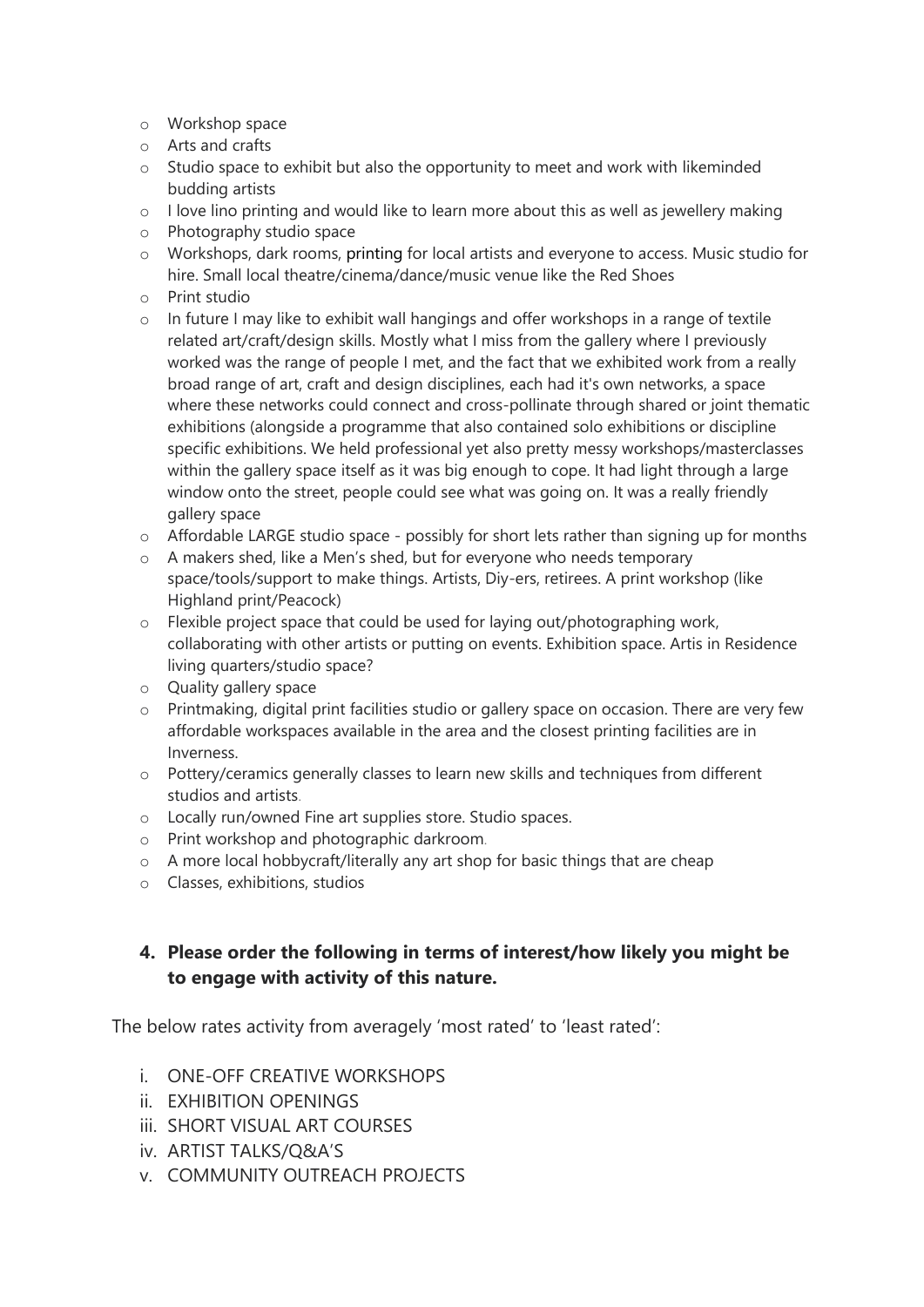#### **5. Please expand on what kind of activity you feel a new arts space should/could provide for the community and why?**

All responses are below but in summary the following came out as priority areas (determined by frequency of mention): Overall direction should be underpinned by accessibility (in financial, environmental, and programming contexts), a physical space for experimentation, dialogue, and coming together, with an emphasis on sharing ideas, learning, and being exposed to creativity. A balance of quality and inclusivity.

- o A place where everyone feels welcome, a place to challenge perceptions and stimulate conversation
- o An opportunity for people of all ages to access the opportunity to experience their creative capabilities
- o We really lack a great theatre/performance space in Moray that hosts companies to make and perform new work. I would like to see more shows and see the local performance community better supported
- o Inclusive environment and kids' activities
- o A commercial space to sell locally made creative products. A hub for networking and building sportive connections. A space to both attends and offer creative workshops. Digital literacy for creatives - at various levels (which I could teach for you!)
- o A flexible meeting place for making work and sharing ideas. Nothing like that here
- o The community and town centre desperately needs life brought back to it. And an arts space, if delivered well and not hap-hazardously is the very thing. Everyone loves art and design, everyone needs it. Somewhere to buy decent materials locally, for one off workshops, a space to view interesting, contemporary work. Local and further afield
- o An opportunity to try out new things. Learn more about yourself, build confidence, meet new people, prevent social isolation, help with mental wellbeing
- o Centre for printmaking and visual arts studio/gallery space, meeting place/cafe, etc.
- o There is no theatre in Elgin
- o Workshops and interactivity to get the community more involved and supportive of the arts
- o It needs to be accessible to all without all the fluff and pomp that usually goes with art spaces. Small exhibitions that inspire along with space to explore creativity in new and accessible ways with and without guidance on a daily basis. More informal (drop in space) than scheduled classes and workshops but alongside those offerings
- o It could be a hub for artists to meet and share their skills; also, a selling space, because opportunities for both are scarce
- o Central Exhibition space (inside and out) for local artists/visiting artists that the local community could be encouraged to access
- o Artists talks would engage more people into contemporary art scenes
- o Extend welcome to broad audience. Challenge inclusion. Support Scottish culture and heritage
- o Space for workshops/studios with gallery
- o Free space for anybody to show their work
- o Free/cheap venue for exhibitions
- o A place to appreciate art together; to educate and to attract tourists/visitors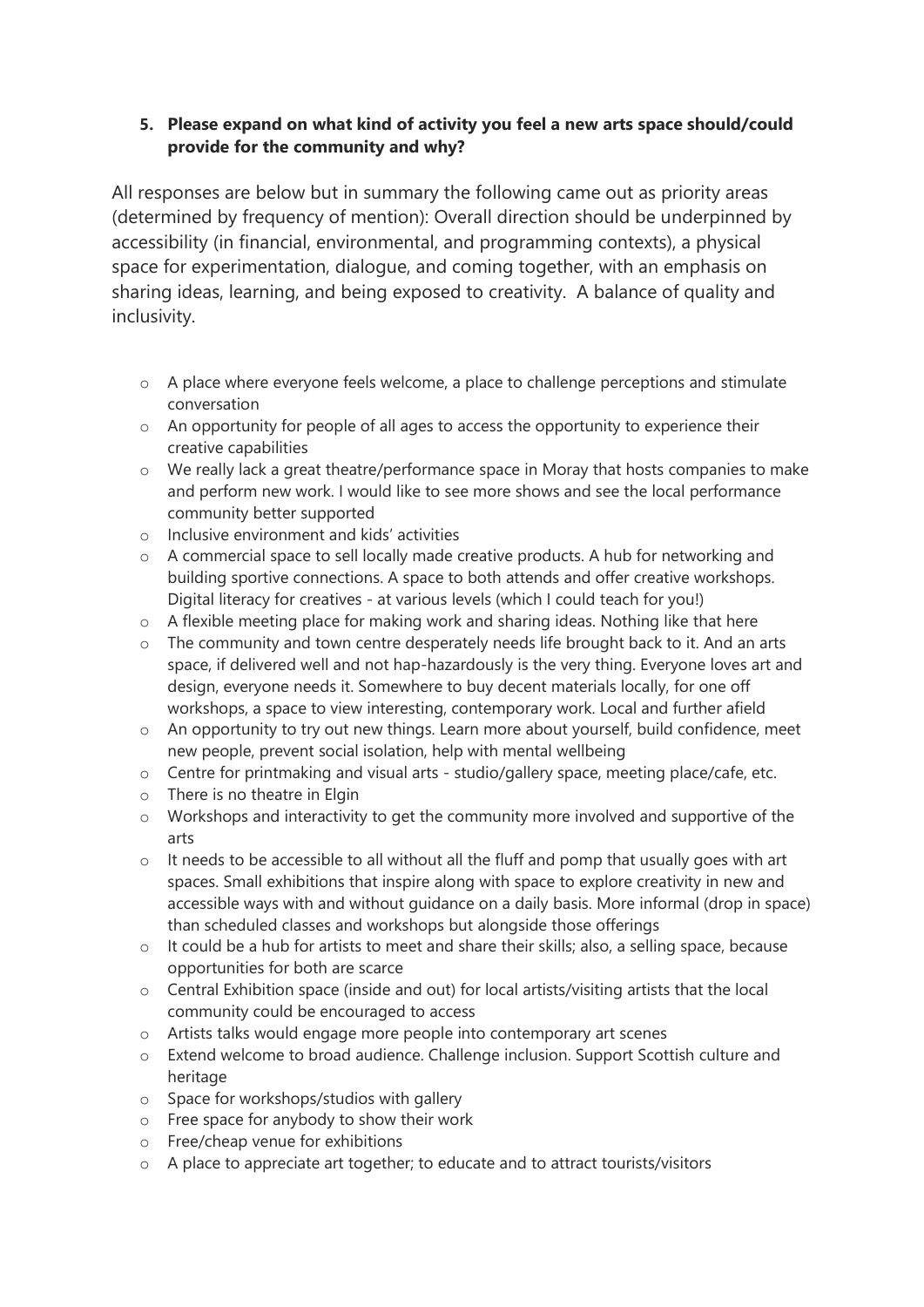- o The DCA in Dundee is good example of a facility that could work, it houses a cinema, a printmaking studio, an internationally recognised collection of artists books, a bar/restaurant, shop, education space and galleries
- o An opportunity to show local art, for artists to meet, and for learning. Art is an enriching experience for artists and the public
- $\circ$  Should be able to provide people in the area better access to the creative arts without the need of travelling outside Moray. Emphasis on positive effects to the local economy which may also bring additional people into the area
- o There is little on the way of space for up-and-coming artists to show new work
- $\circ$  I think that space in general is something which seems to be in short supply in Elgin. studio space... exhibition space... artist's spaces
- o Community art workshop space for a range of classes
- o Somewhere where artists can work, share space and experience, pass on expertise and showcase their talents would be nice. I'm thinking how nice the space at An Tobar is on Mull, which also has a cafe to draw in people. It hosts music, theatre productions, movies made locally, shows artists work, and give opportunities for the community to come together. It helps build the community and also draws in people from outside
- o I like to experience new crafts and art
- $\circ$  The ability to see and participate in activities that will empower them through experiencing their creative side and stimulating questions about their life and community as well as assist them address common issues of concern
- $\circ$  A new arts space could maybe also feature local musicians and a space to have a coffee. encouraging people to spend time and meet people there as well as maybe be inspired
- $\circ$  Interactive and outreaching to all ages. Look the social factors in the area these groups into consideration
- o Exhibitions and creative workshops
- o Arts and crafts
- o A more "open to all" approach. Something to engage with young and old and also the opportunity to purchase affordable art
- o Short courses and workshops for all abilities, fun and interactive
- o Many different genres
- $\circ$  Facility where people can come together to create but also equipped with facilities for individual use with perhaps someone to go to for assistance
- o Access to try a varied range of mediums for creative practice. Charity Funded classes for lower income families
- o I think a new arts space should provide jobs, CPD development opportunities for a range of creative practitioners and people who support/work with them, and that people who practice arts as professionals should not always be viewed as distinct from 'the community'. That doesn't mean don't engage artists/crafts people/designers from further afield but recognise that an arts venue will engage with a range of thematic communities as well as the more immediate geography and by doing so will increase the number of people locally who do engage and as the population of Moray's tastes and interests are diverse, wide and varied
- o Safe space for outsider artists those that fall through the cracks when it comes to higher education funding strands
- o Galleries are a place to meet to open our minds, as individuals or as groups. It is educational, sparks debate, thought, and inspires. It can be for quiet contemplation or a party. Contemporary art is a voice from today's artists and encourages us to talk about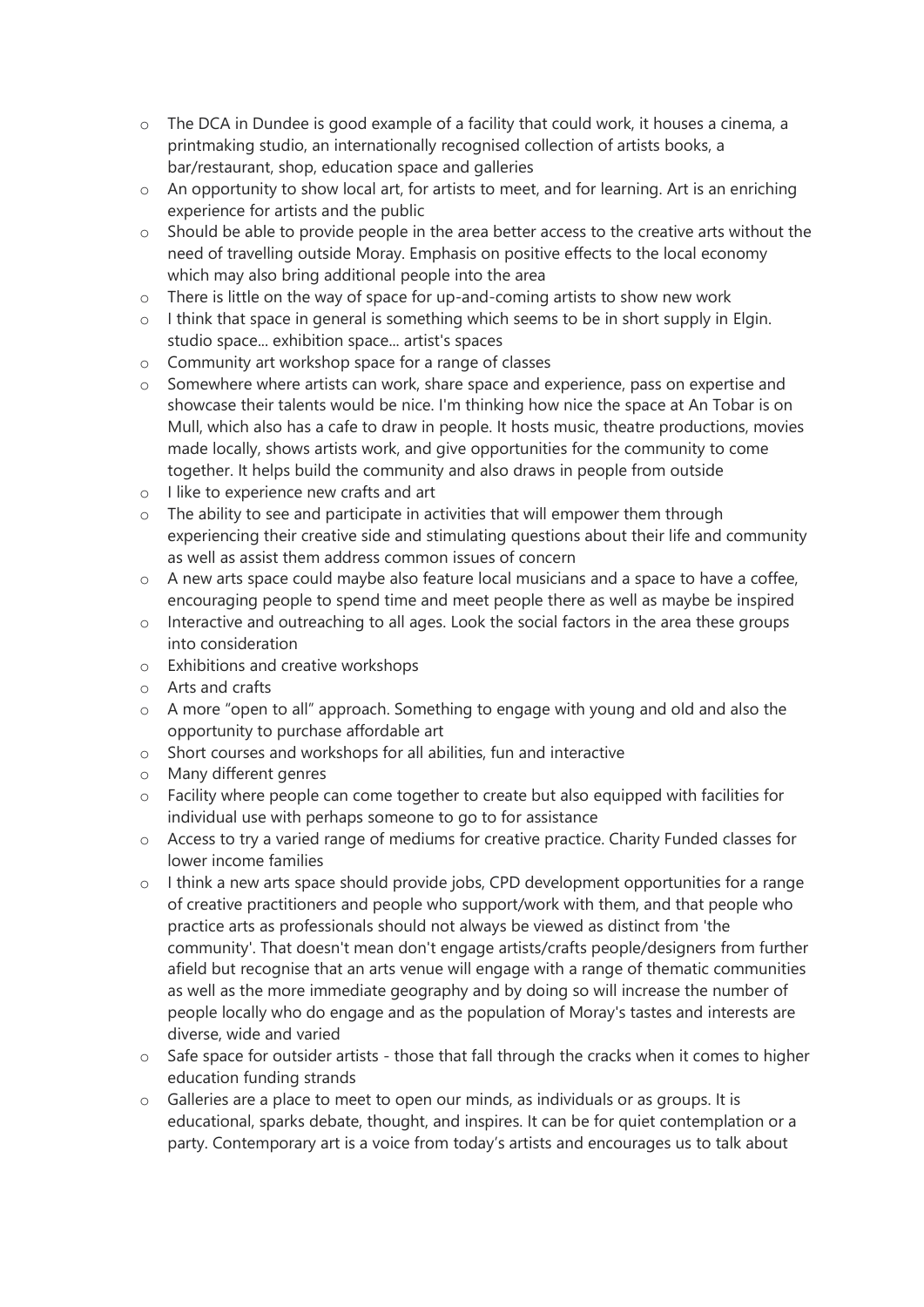what we experience in our lives. It is vital for everyone to have access to art, for it to be normal not something other people do

- $\circ$  I think a new arts space could provide all the things outlined above, and all of them are very important, but most important of all, in the process of providing these it would become a "home" for artists in Moray, a hub for them to meet and engage in creative exchange/ collaboration, or simply to feel the mutual support of being part of a network. Potential for artists in residence bringing in different artists/outlooks from outside the area and offering opportunities to local artists
- o An opportunity to view and engage with artists (a rare event in most people's lives) not necessarily to be drawn into purchasing art but to have the opportunity to ask questions and mostly to perhaps feel the enthusiasm and passion
- $\circ$  A programme of exhibitions with related activities for example short courses and workshops which relate to the programming alongside educational activities such as talks/ workshops by artists for young people (maybe school visits) It is important that people can get involved in art activities for fun, health and wellbeing. It's also great if people can experience good quality art and meet/ hear from artists and understand what they do. Each year students graduate in the area with art degrees and so it is important that they should have somewhere to continue to progress and develop their professional skills. Local young people also will benefit from seeing and engaging with art and may want to follow this career path and study locally
- $\circ$  For people from all walks of life. Sometimes art is reserved for the privileged and affluent. To learn new hobbies, crafts and skills can cost a lot of money. A community involvement, pay it in kind scheme might be nice. I learn something from attending your workshop, I will help you set up/clear up type exchange
- $\circ$  Opportunity and accessibility for the local community to experience examples of quality current and historic local and international fine art. To allow more people access to the experience of witnessing quality fine art first-hand
- $\circ$  Moray has an insular art scene with few contemporary practitioners or places to show
- o More access to everyone (aka make it affordable)
- o Studio spaces with exhibition opportunities for new grads or local artists

## **6. What benefits might attract you to invest in a membership at a new local arts venue?**

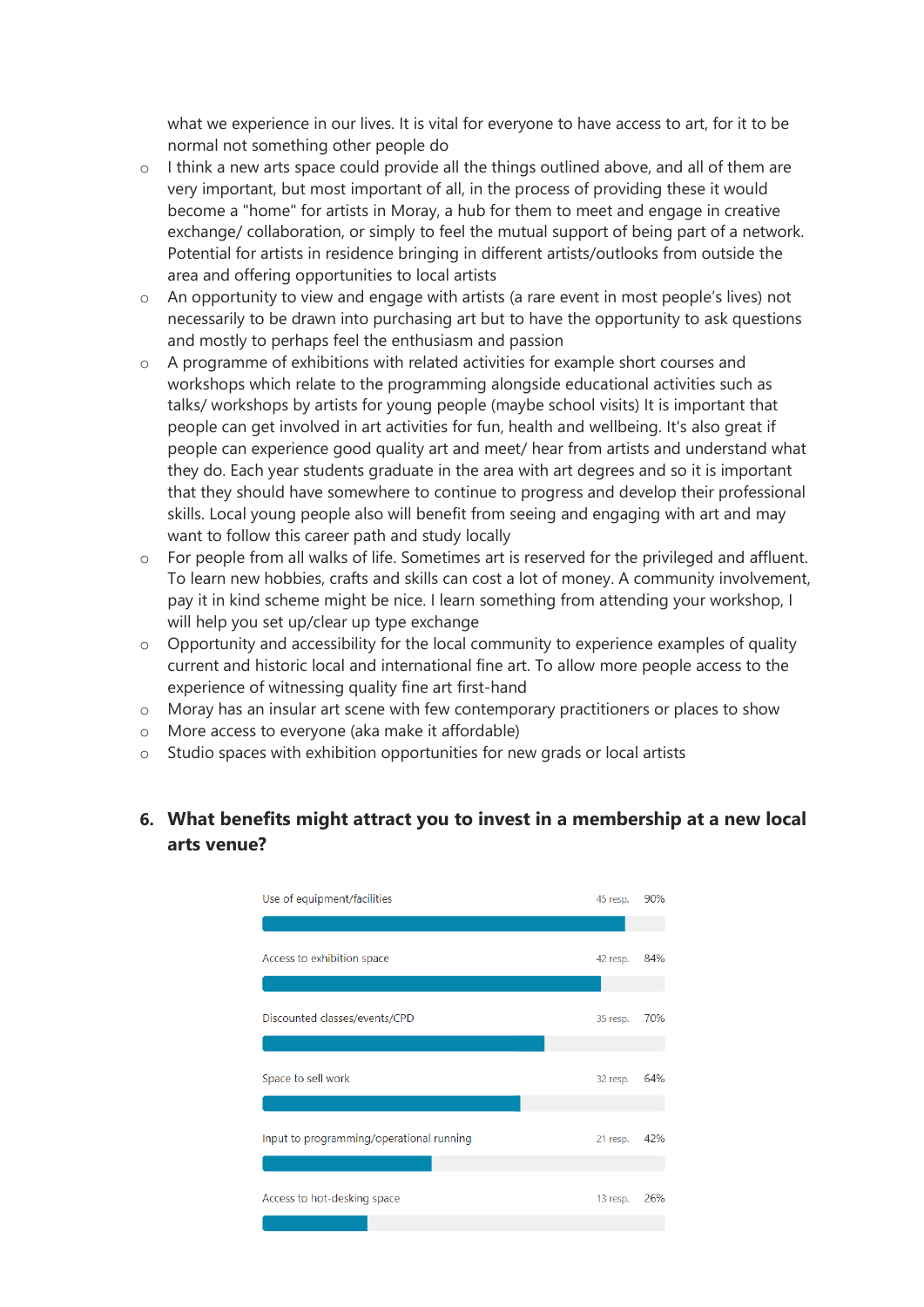**7. How much might you expect/be prepared to pay for an annual membership if terms of the agreement were of benefit to you?**

| Exploration of different levels of membership worthwhile | 27 resp. | 54% |
|----------------------------------------------------------|----------|-----|
|                                                          |          |     |
| Between £0-50 per month                                  | 18 resp. | 36% |
|                                                          |          |     |
| Between £50-100 per month                                | 4 resp.  | 8%  |
|                                                          |          |     |
| Over £100                                                | 1 resp.  | 2%  |
|                                                          |          |     |

# **8. In what ways would you like/expect a local arts venue to support artists and practitioners? This may be related to continued professional development or otherwise.**

All responses are below but in summary the following came out as priority areas (determined by frequency of mention): Opportunities to show and sell work comes out as a strong lead, followed by support in professional practice areas (funding, marketing etc) and finally an offer varied CPD opportunities, mindful of different entry/engagement levels. Residencies and employment were also mentioned multiple times. There is also an overwhelming response rate with comments relating to providing a place of 'belonging'.

- o CPD, networking, 'HR' type support, helping with funding applications
- o An annual exhibition open to the public to enable sales of art etc
- o Professional development, seed funding, residences
- o Ability to share costs and rent space
- o To help with ongoing CPD, to provide a space to meet, network and support, to provide opportunities to sell work, to provide a space for artists and designers to share opportunities e.g. grants, funding, exhibitions, workshops, employment
- o Providing facilities with specialist equipment that either are impractical due to space at home or are too expensive
- o To ensure it does not become a 'clique'
- o Run workshops leading to exhibitions/sale of participants work
- o Highly trained tutors/staff who have knowledge about specific techniques such as printmaking or digital design
- o CPD
- $\circ$  Give them the opportunity to present themselves to a wider audience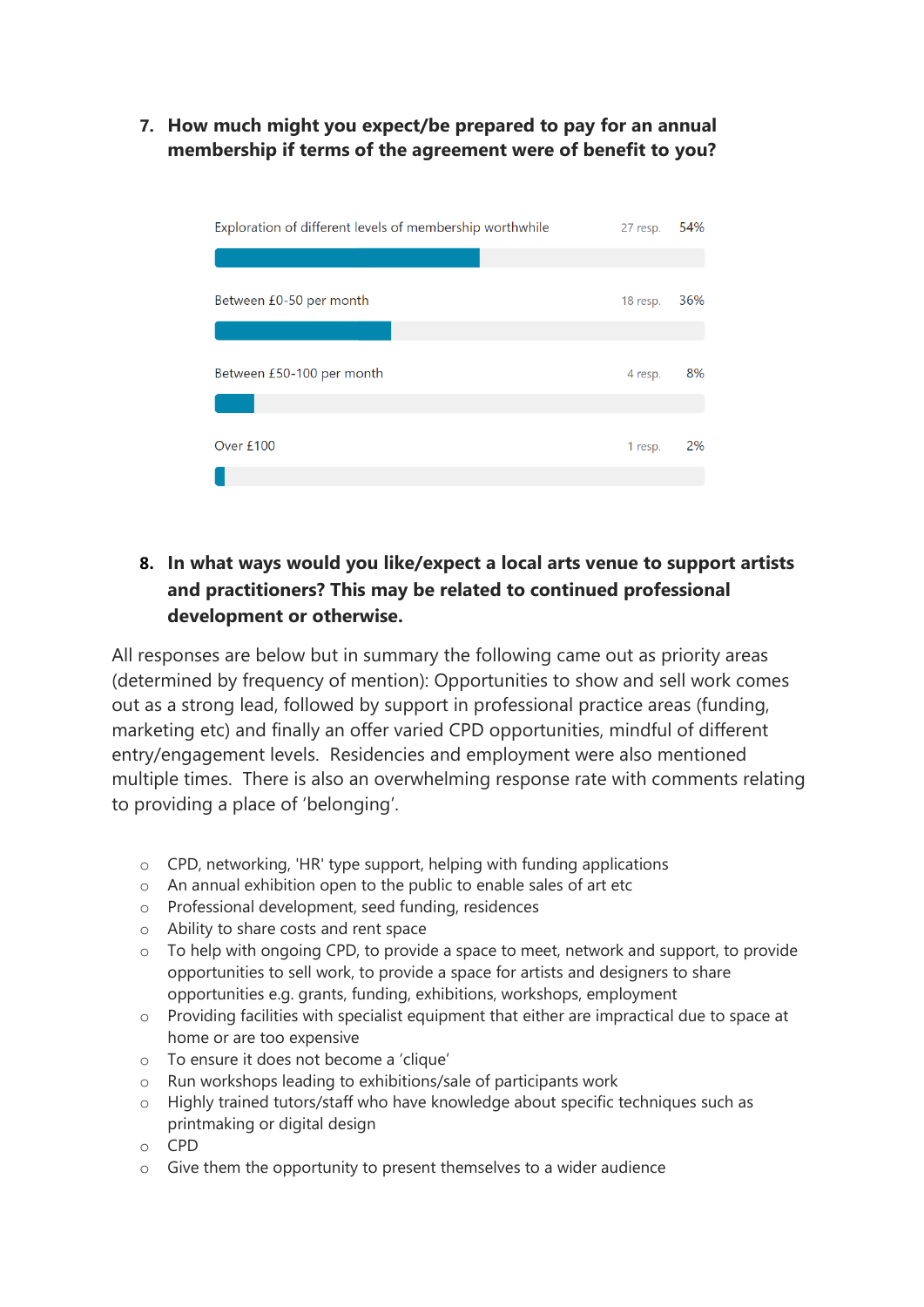- o Business development, exhibiting, building your practice, funding application support
- o Yes, CPD would be good; also, opportunities for artists to earn through being creative practitioners; and opportunities simply for social contact
- $\circ$  An arts venue that would bring artists and viewers to come together without intimidation
- $\circ$  It would be great to have a safe space to attend after uni graduation. To have support as a new artist.
- $\circ$  Inclusion is important. Effort to include less proactive or disabled artists as barriers to feeling included can be invisible or unsaid. I experience difficulties with this because of hidden ADHD e.g. feel not part of popular selected artists for opportunities because of confidence or challenges to being organised within certain timeframes. Not included because of perceptions of class, political bias, ageism
- o Opportunities for local artists to show and sell work
- o Make it free
- o Help with marketing work, membership of collector plan art purchasing plan
- $\circ$  Yes CPD, forums, opportunities to exhibit and give talks, networking and sharing ideas and identifying opportunities for funding/fundraising, research and cross-disciplinary work/networks
- o Quality exhibitions, possible residency space, workshop/social etc
- o As a platform for local arts and a means for artists to show their work
- $\circ$  Providing a space equipped with the tools and resources to develop and showcase their work without having to leave the area
- o Providing space and events for local artists to not only exhibit buy also to connect and meet
- o Helping us advertise would be good
- o "Group"/open exhibitions given all an opportunity to exhibit
- $\circ$  Offer a space where people could go and find information on available opportunities
- o Tuition and support
- $\circ$  Provide a focal point for artists and facilities of a high standard to allow artists to remain in Moray and to contribute to a wider audience internationally
- o Practical advice and plentiful opportunities to showcase work
- o Exhibitions, CPD, Links and relationships with similar venues
- o Available course
- o Local artists
- o Personally I would like advice on what's required to hold an exhibition. How many pieces, pricing, framing and how to optimise the space
- o To be a space available for all up and coming artist
- o Investing in young people/ continued development/ creative hub for all genres
- o Exhibition space, artists talks and workshops, mentoring
- o Work experience for those starting out in the industry. The chance to curate or exhibit at a group
- $\circ$  A range of development opportunities from short courses through to jobs, but not necessarily try to run it all, engage with and champion/support/serve the flourishing of a range of different independent networks
- o There are so many opportunities online now since covid, that I think its biggest draw would be the space to exhibit and work. Something like the pier arts centre in Orkney. An amazing art library resource would be wonderful too. Might be worth thinking about a 'food bank' style of basic materials made available :D
- $\circ$  Opportunities to exhibit, employment, a meeting place for a creative community. Artist talks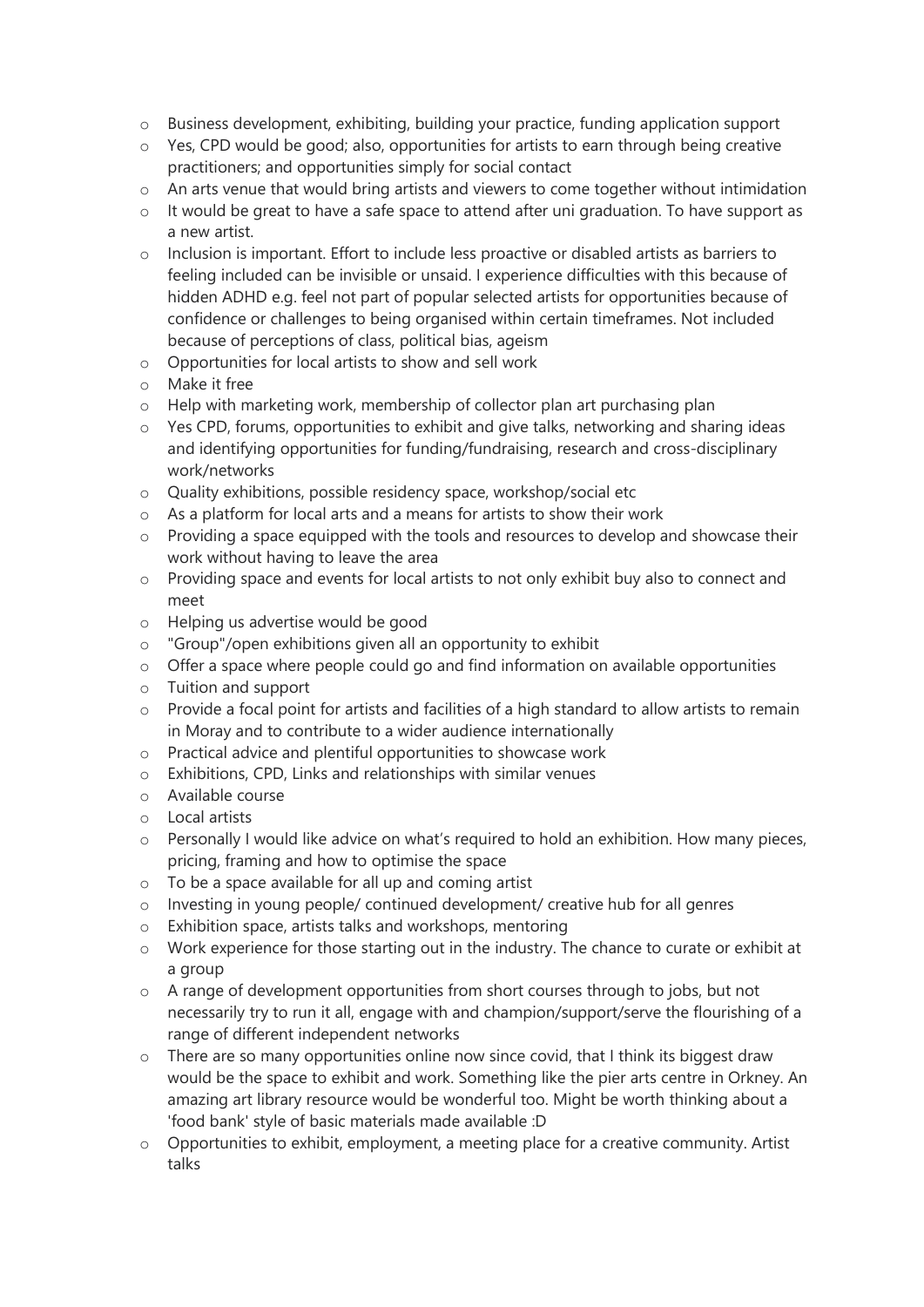- o Professional development training (perhaps in partnership with others such as SAU), opportunities to show work and engage with audiences, facilitation of artists' projects, networking/social events
- o The whole spectrum from school to becoming an artist ready and willing to show work. The artist would identify with the organisation and be an ambassador
- o CPD courses, maybe administrating VACMA funds so Moray could participate. Acting as a hub and gathering place for ongoing networking structure, attracting funding to support programmes including local artists
- o CPD, help with marketing, advertising, exhibition venue, being part of a collective, constructive critical feedback, overall support, skills workshops
- o Training courses / facilities
- o More information/resources to help people sell their artwork
- o Collaborating with practitioners for workshops/exhibitions social media support, media coverage - help with admin possibly? Professional practice workshops for new artists may be helpful?
- **9. Collaboration with businesses, organisations, artists, and communities would be key. Do any potential partnerships/relationships come to mind when thinking about a possible new arts venue?**
- o Independent businesses in town, the town hall?, MAC?, Moray College
- o Gordon and MacPhail
- o Moray Art Centre
- o Perhaps coaching support for artists e.g supporting them as independent entrepreneurs and small business owners
- o Hard to say. 'Build it and they will come'
- o Aberdeen Art Gallery
- o Creative Scotland, local art shops, local investors
- o Collaboration with large and small businesses locally.
- o The art school, local cafes etc
- o Environmental agencies, John Muir Trust, Scientific Research specific to the area
- o Close links with MS of A; possible links with Johnstons of Elgin and their design department
- o Moray Council
- o Car showrooms, hospitals
- $\circ$  I don't know the locality well but Logie Steading springs to mind as a good environment for maybe little outreach residencies? I would worry about strong unionist political bias which comes from elements of population connected with armed forces. I have 1st hand experience of that involved in broader arts in Highland. Not caring about the arts. Motivated by personal wealth at any cost to others. Not everyone obviously but one or two corrupt characters out there offering money and business management. Be sure you don't get conned
- o Partnerships with venues/opps in central belt for creative exchange
- o Council, church, business. schools
- o Creative Scotland, Moray Council
- o Business (all kinds), whisky and manufacturing, product design